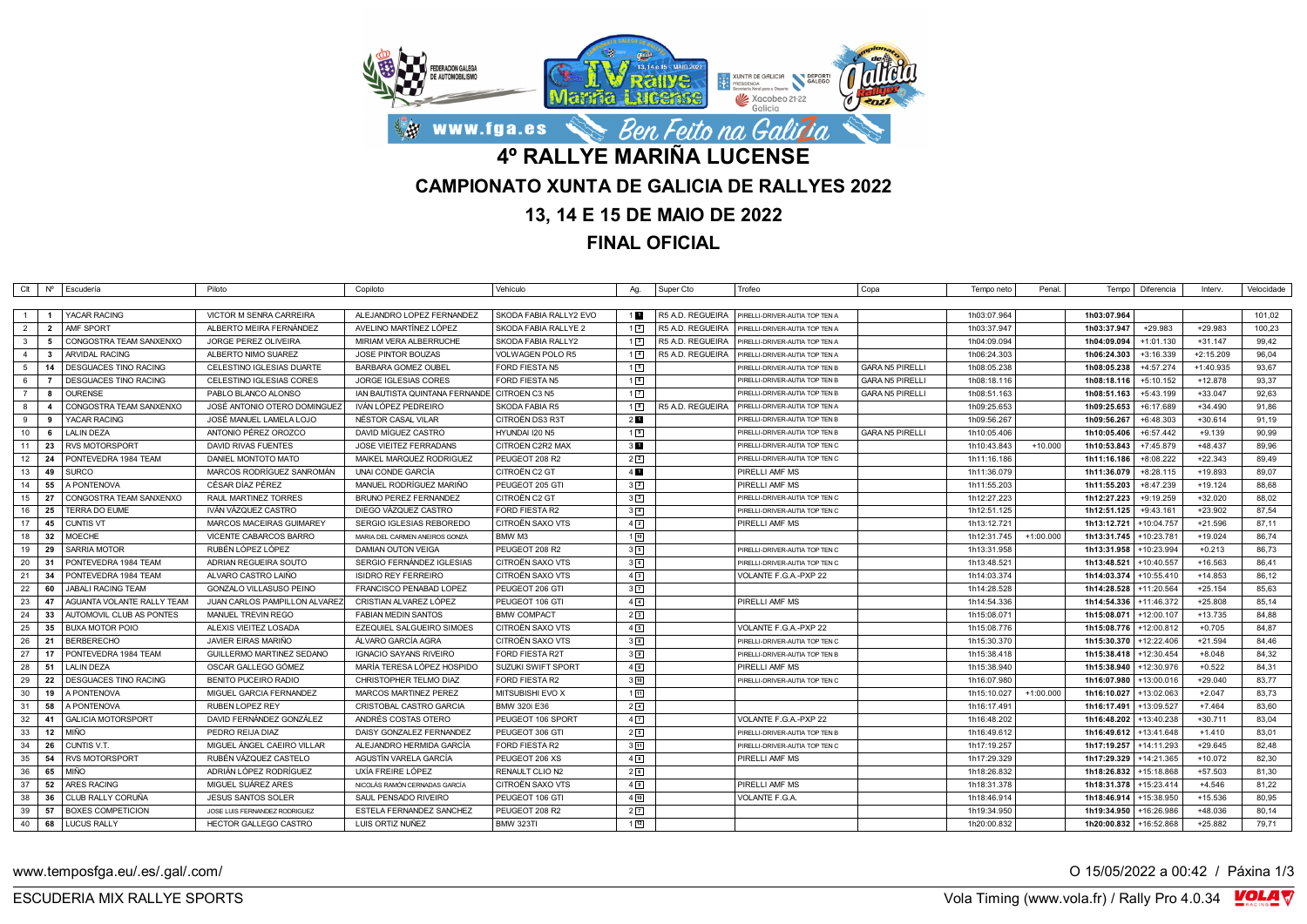

**FINAL OFICIAL**

| Clt |    | Nº Escudería             | Piloto                       | Copiloto                    | Vehículo                   | Ag.          | Super Cto | Trofeo                | Copa<br>Tempo neto | Penal       |                        | Tempo   Diferencia | Interv.     | Velocidade |
|-----|----|--------------------------|------------------------------|-----------------------------|----------------------------|--------------|-----------|-----------------------|--------------------|-------------|------------------------|--------------------|-------------|------------|
|     |    |                          |                              |                             |                            |              |           |                       |                    |             |                        |                    |             |            |
|     |    | 53 RVS MOTORSPORT        | <b>ENRIQUE RUZO PEREZ</b>    | SHEILA GARCIA SUAREZ        | PEUGEOT 206 XS             | $4\sqrt{11}$ |           | PIRELLI AMF MS        | 1h20:58.657        |             | 1h20:58.657            | $+17:50.693$       | $+57.825$   | 78,76      |
|     |    | 56 SARRIA MOTOR          | ANDRES MONTERO NEIRA         | SHEILA DE LA FUENTE LAGO    | PEUGEOT 206 XS             | 4 12         |           | PIRELLI AMF MS        | 1h22:54.416        |             | 1h22:54.416            | +19:46.452         | $+1:55.759$ | 76.92      |
| 43  |    | 44 PONTEVEDRA 1984 TEAM  | MANUEL MAGARIÑOS ESTEVEZ     | ÁLVARO ARGIBAY RODRÍGUEZ    | PEUGEOT 206 XS             | $4\sqrt{13}$ |           | VOLANTE F.G.A.        | 1h23:56.398        |             | 1h23:56.398            | $+20:48.434$       | $+1:01.982$ | 75.98      |
| 44  | 78 | <b>LUCUS RALLY</b>       | DANIEL HORTAS BRUZOS         | EVA MARIA BARRIOS VIÑA      | OPEL CORSA A GSI           | $4\sqrt{14}$ |           |                       | 1h25:25.927        |             | 1h25:25.927            | +22:17.963         | $+1:29.529$ | 74.65      |
| 45  |    | 83 SURCO                 | MARCOS LEDO PEREZ            | MARIA LUISA LAGOS LOPEZ     | CITROEN AX GT              | $4\sqrt{15}$ |           |                       | 1h25:41.367        |             | 1h25:41.367            | +22:33.403         | $+15.440$   | 74.43      |
| 46  |    | 62 GALICIA MOTORSPORT    | RAÚL RODRÍGUEZ PIGUEIRAS     | FÉLIX MONTEAGUDO ALBO       | PEUGEOT 106 S16            | $4\sqrt{16}$ |           |                       | 1h25:39.064        | $+1:00.000$ | 1h26:39.064            | +23:31.100         | $+57.697$   | 73.60      |
|     |    | 82 AS PONTES MOTORSPORT  | JAVIER RODRIGUEZ SILVOSA     | VICENTE RODRIGUEZ SILVOSA   | <b>CITROEN XSARA</b>       | $3\sqrt{12}$ |           |                       | 1h29:09.513        |             | 1h29:09.513            | +26:01.549         | $+2:30.449$ | 71.53      |
| 48  |    | 81 SCRATCH FENE          | ISMAEL FANDIÑO DEIBE         | OLGA MARÍA RIOS CAEIRO      | <b>VOLKSWAGEN GOLF GTI</b> | $3\sqrt{13}$ |           |                       | 1h29:18.644        |             | 1h29:18.644 +26:10.680 |                    | $+9.131$    | 71.41      |
| 49  |    | 84 I MIÑO                | BRAN CARBALLO BLANCO         | MARIA CARRASCO DÍAZ         | CITROËN C2 GT              | 4[17]        |           |                       | 1h29:24.174        | $+20.000$   | 1h29:44.174            | +26:36.210         | $+25.530$   | 71.07      |
| 50  | 77 | <b>SURCO</b>             | IVÁN PAZOS GROBA             | JOSE ANTONIO GONZÁLEZ PAZOS | SEAT 127                   | 5 <b>D</b>   |           |                       | 1h35:01.524        |             | 1h35:01.524 +31:53.560 |                    | $+5:17.350$ | 67.11      |
| 51  |    | 43 SURCO                 | LORENZO RIVERA TRIGO         | TATIANA COLUMNA AMOEDO      | PEUGEOT 206 XS             | $4\sqrt{18}$ |           | VOLANTE F.G.A.-PXP 22 | 1h35:50.835        | $+10.000$   | 1h36:00.835            | +32:52.871         | $+59.311$   | 66.42      |
| 52  |    | 66   MIÑO                | JESÚS MANUEL MOURELOS VAREL/ | DAVID PFÑA SEREN            | SUZUKI SWIFT               | $4\sqrt{19}$ |           |                       | 1h36:22.301        |             | 1h36:22.301            | +33:14.337         | $+21.466$   | 66,18      |
| 53  | 74 | <b>SCRATCH FENE</b>      | PABLO GARCÍA HERMIDA         | SAMUEL BOUZAS NÚÑEZ         | <b>BMW 316I</b>            | $1\sqrt{13}$ |           |                       | 1h40:34.987        |             | 1h40:34.987            | $+37:27.023$       | $+4:12.686$ | 63.41      |
| 54  | 87 | <b>GALICIA MOTOSPORT</b> | DAVID JIMÉNEZ JIMÉNEZ        | JONATAN GONZÁLEZ PÉREZ      | PEUGEOT 106 GTI            | 4[20]        |           |                       | 1h34:09.864        | $+7:00.000$ | 1h41:09.864            | +38:01.900         | $+34.877$   | 63.04      |
| 55  | 50 | <b>SARRIA MOTOR</b>      | PABLO SANCHEZ SANCHEZ        | RUBEN TOURON VAZQUEZ        | SUZUKI SWIFT SPORT         | $3\sqrt{14}$ |           | PIRELLI AMF MS        | 1h53:31.735        | $+1:10.000$ | 1h54:41.735            | +51:33.771         | +13:31.871  | 55,60      |

## Lista de abandonos

|    | 11   TERRA DO EUME          | SANTIAGO PERMUY RODRIGUEZ      | ALVARO CASAS RODRIGUEZ         | BMW F36                     |   | PIRELLI-DRIVER-AUTIA TOP TEN B |                        |  |
|----|-----------------------------|--------------------------------|--------------------------------|-----------------------------|---|--------------------------------|------------------------|--|
|    | 20 DESGUACES TINO RACING    | FRANCISCO JAVIER VILLAR SUEIRO | JOSE SOUTO SOBRADO             | CITROËN SAXO VTS            |   | PIRELLI-DRIVER-AUTIA TOP TEN C |                        |  |
|    | 37 SURCO                    | DIEGO RIVEIRO ROMERO           | JOSÉ JUAN LORENZO SALGUEIRO    | CITROËN SAXO VTS            |   | VOLANTE F.G.A.-PXP 22          |                        |  |
|    | 42 LUINTRA                  | CRISTIAN CAFIRO PINTO          | <b>CRISTIAN FIERRO GOMEZ</b>   | PEUGEOT 106 GTI             |   | VOLANTE F.G.A.-PXP 22          |                        |  |
| 71 | LA FELGUERA MOTOR CLUB      | ALEJANDRO ALVAREZ GONZALEZ     | RAUL FERNANDEZ MARTINEZ        | CITROËN SAXO VTS 1.6 8V     |   |                                |                        |  |
|    | 85 SARRIA MOTOR             | JOSE MANUEL LEIRADO FERNÁNDEZ  | DIEGO RODRÍGUEZ ARES           | CITROËN C2 GT               |   |                                |                        |  |
|    | 61 A PONTENOVA              | <b>BENIGNO MARTINEZ GARCIA</b> | VICTOR MENDEZ IGLESIAS         | FORD SIERRA COSWORTH RS     |   |                                |                        |  |
|    | 73 GALICIA MOTORSPORT       | IVÁN VÁZQUEZ EIJO              | ADRIÁN VÁZQUEZ EIJO            | FORD SIERRA COSWORTH        |   |                                |                        |  |
|    | 89 SCRATCH FENE             | JOSE LUIS CASAS RODRIGUEZ      | PATRICIA CASAS VÁZQUEZ         | NISSAN MICRA 1.3            |   |                                |                        |  |
|    | 75 MIÑO                     | LUIS SANFIZ PEREZ              | JOSE MANUEL PAZ QUINTELA       | <b>BMW COMPACT</b>          |   |                                |                        |  |
|    | 46   PEREZ MIRON RALLY TEAM | ALVARO PEREZ ABEIJON           | <b>BRAIS MIRON CARNES</b>      | PEUGEOT 106 S16             |   | PIRELLI AMF MS                 |                        |  |
|    | 70   GALICIA MOTORSPORT     | JAVIER RODRIGUEZ GONZALEZ      | IVAN GONZALEZ MARIÑO           | <b>FIAT PUNTO HGT</b>       |   |                                |                        |  |
|    | 30 SIROCO NARON             | DANIEL GANDOY PIÑEIRO          | <b>MARIA SUEIRA PICOS</b>      | PEUGEOT 106                 |   | PIRELLI-DRIVER-AUTIA TOP TEN C |                        |  |
|    | 38   PTC ESCUELA            | DANIEL ANIDO ANIDO             | ADRIAN NÚÑEZ NÚÑEZ             | CITROËN SAXO VTS            |   | VOLANTE F.G.A.                 |                        |  |
|    | 40   PTC ESCUELA            | GABRIEL RODRÍGUEZ GÀNDARA      | DAVID FERNÁNDEZ MACEDA         | PEUGEOT 106 GTI             |   | VOLANTE F.G.A.                 |                        |  |
|    | 59   TINEO AUTO CLUB        | SAMUEL FERNANDEZ CASABELLA     | OSCAR SOTO LAGO                | PEUGEOT 206 XS              |   |                                |                        |  |
|    | 28 SURCO                    | <b>ISAAC DURÁN VARELA</b>      | HUGO VARELA VALLE              | PEUGEOT 208 R2              |   | PIRELLI-DRIVER-AUTIA TOP TEN C |                        |  |
|    | 16   LALIN DEZA             | JAVIER RAMOS TROITIÑO          | ALEJANDRO MOURE SILVA          | PEUGEOT 208 N5              |   | PIRELLI-DRIVER-AUTIA TOP TEN B | <b>GARA N5 PIRELLI</b> |  |
| 10 | INTEGRAL MOTORSPORT         | GUILLERMO VILAVEDRA FERNANDEZ  | JOSE FRANCISCO LUQUE RODRIGUEZ | FORD FIESTA N5              |   | PIRELLI-DRIVER-AUTIA TOP TEN B | <b>GARA N5 PIRELLI</b> |  |
|    | 67 MIÑO                     | JUAN CARLOS PRIETO ARIAS       | ANDRES PRIETO LOPEZ            | FIAT CINQUECENTO            | 5 |                                |                        |  |
|    | 69   LUCUS RALLY            | <b>IVAN IGLESIA LOPEZ</b>      | RUBEN RODRIGUEZ FERNANDEZ      | PEUGEOT 206 XS              |   |                                |                        |  |
|    | 64   ORBAYU COMPETICION     | <b>BRAIS BASANTA DIAZ</b>      | ABRAHAM GARCIA PENA            | PEUGEOT 106 GTI             |   |                                |                        |  |
|    | 79   LUCUS RALLY            | JUAN CARLOS DIAZ NOYA          | JENNIFER DIAZ TEIJEIRO         | CITROEN AX GT               |   |                                |                        |  |
|    | 18   SIROCO NARON           | RAMIRO GONZÁLEZ PENABAD        | MANUEL PICO HERMIDA            | <b>CITROEN XSARA KITCAR</b> | 2 |                                |                        |  |
|    |                             |                                |                                |                             |   |                                |                        |  |

www.temposfga.eu/.es/.gal/.com/ **O 15/05/2022** a 00:42 / Páxina 2/3